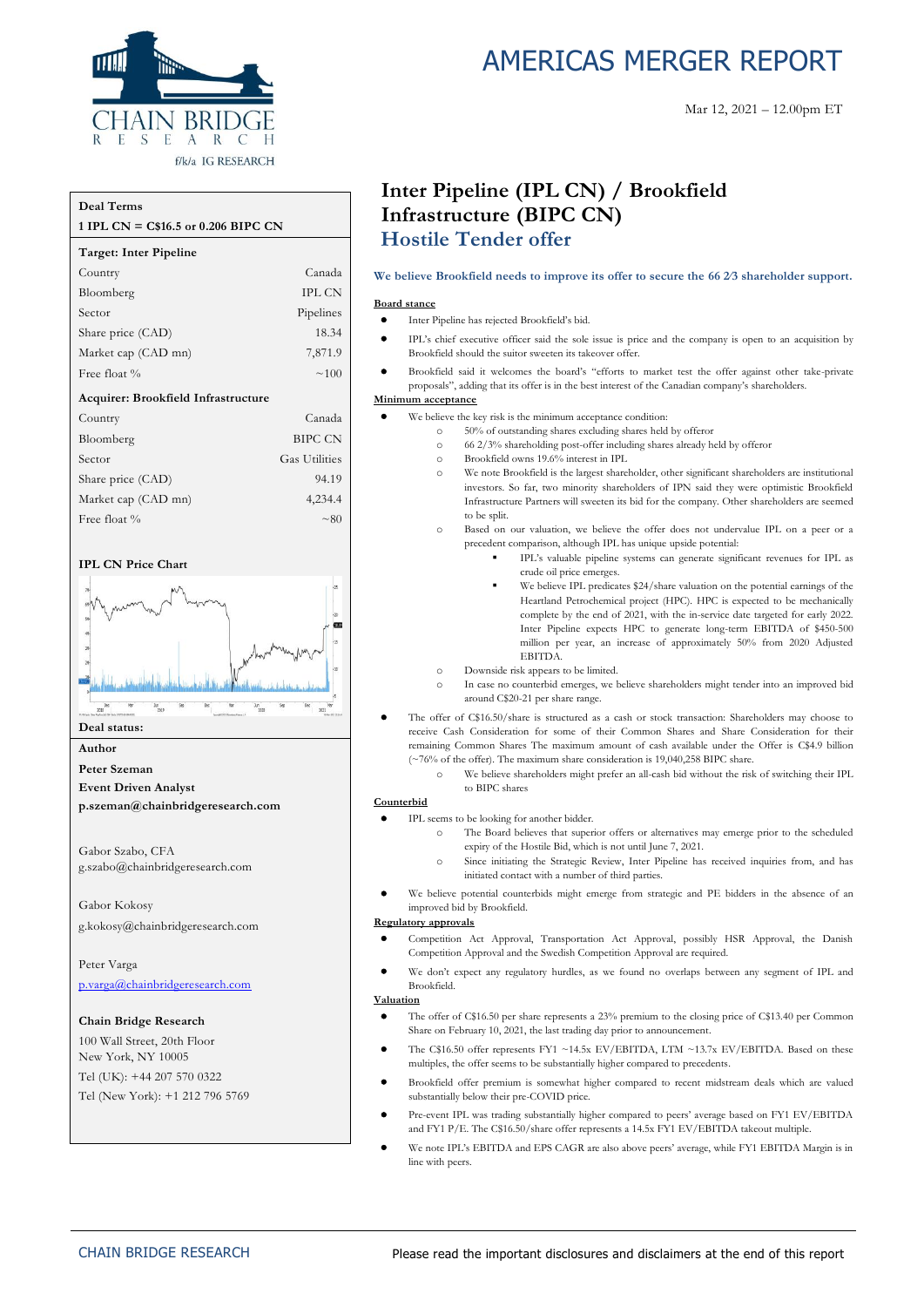## **Key terms of the merger**

|                | <b>Transaction Details</b>                                                                                                                                                            |                                                                                                                                                           |  |  |  |  |  |
|----------------|---------------------------------------------------------------------------------------------------------------------------------------------------------------------------------------|-----------------------------------------------------------------------------------------------------------------------------------------------------------|--|--|--|--|--|
|                | Deal announcement                                                                                                                                                                     | February 22, 2021 (Proposal announced on February 10)                                                                                                     |  |  |  |  |  |
|                | Offer terms                                                                                                                                                                           | 1 IPL CN = $C$16.5$ per share or 0.206 BIPC CN                                                                                                            |  |  |  |  |  |
|                | Deal size                                                                                                                                                                             | C\$12.7 bn                                                                                                                                                |  |  |  |  |  |
|                | Offer structure                                                                                                                                                                       | Hostile tender offer                                                                                                                                      |  |  |  |  |  |
|                | Target's Board Recommendation                                                                                                                                                         | $\rm No$                                                                                                                                                  |  |  |  |  |  |
|                |                                                                                                                                                                                       | Inter Pipeline announced that the Board of Directors has unanimously determined that                                                                      |  |  |  |  |  |
|                |                                                                                                                                                                                       | Brookfield's hostile takeover bid (the "Hostile Bid") is not in the best interests of the                                                                 |  |  |  |  |  |
|                |                                                                                                                                                                                       | Company or its shareholders.                                                                                                                              |  |  |  |  |  |
|                | <b>Voting Agreement</b>                                                                                                                                                               | N/A                                                                                                                                                       |  |  |  |  |  |
|                | IPL CN incorp.                                                                                                                                                                        | Canada                                                                                                                                                    |  |  |  |  |  |
|                | Deal announcement                                                                                                                                                                     | Click here for the announcement                                                                                                                           |  |  |  |  |  |
|                | Deal presentation                                                                                                                                                                     | Click here for the presentation                                                                                                                           |  |  |  |  |  |
|                | <b>Brookfield Circular</b>                                                                                                                                                            | Click here for the Circular                                                                                                                               |  |  |  |  |  |
|                | Directors' Circular                                                                                                                                                                   | Click here for the Circular                                                                                                                               |  |  |  |  |  |
| ш              | <b>Synergies</b>                                                                                                                                                                      | N/A                                                                                                                                                       |  |  |  |  |  |
|                | <b>Indicated Closing Date</b>                                                                                                                                                         |                                                                                                                                                           |  |  |  |  |  |
|                | $\Box$ Q2 2021                                                                                                                                                                        |                                                                                                                                                           |  |  |  |  |  |
|                | Timetable                                                                                                                                                                             |                                                                                                                                                           |  |  |  |  |  |
|                | Proposal                                                                                                                                                                              | February 10, 2021                                                                                                                                         |  |  |  |  |  |
|                | Deal Announcement                                                                                                                                                                     | February 22, 2021                                                                                                                                         |  |  |  |  |  |
| ш              | Directors' Circular                                                                                                                                                                   | March 8, 2021                                                                                                                                             |  |  |  |  |  |
| ш              | End of tender period                                                                                                                                                                  | June 7, 2021                                                                                                                                              |  |  |  |  |  |
| <b>Co</b>      | <b>Expected settlement</b>                                                                                                                                                            | 2Q2021                                                                                                                                                    |  |  |  |  |  |
|                | <b>Dividends</b>                                                                                                                                                                      |                                                                                                                                                           |  |  |  |  |  |
| $\mathcal{L}$  |                                                                                                                                                                                       | Inter Pipeline pays regular monthly dividends, currently established at \$0.04 per Common Share, following a reduction of \$0.1025 per Common Share per   |  |  |  |  |  |
|                |                                                                                                                                                                                       | month on March 30, 2020. The dividend for each month is based on a record date within ten days prior to the last day of the month and is paid on or about |  |  |  |  |  |
|                | the 15th day of the following month.                                                                                                                                                  |                                                                                                                                                           |  |  |  |  |  |
| ш              |                                                                                                                                                                                       | Inter Pipeline announced the declaration of a cash dividend of \$0.04 per share for March 2021. This dividend will be paid on or about April 15, 2021 to  |  |  |  |  |  |
|                |                                                                                                                                                                                       | shareholders of record on March 22, 2021. This dividend is designated as an "eligible dividend" for Canadian tax purposes.                                |  |  |  |  |  |
| $\mathbb{R}^n$ |                                                                                                                                                                                       | In 2020, 2019 and 2018, Inter Pipeline paid annual cash dividends of \$0.7875, \$1.7100, and \$1.6850 per Common Share, respectively.                     |  |  |  |  |  |
|                | Funding                                                                                                                                                                               |                                                                                                                                                           |  |  |  |  |  |
|                |                                                                                                                                                                                       | The Offer is fully financed, with maximum cash consideration of approximately C\$4.9 billion (representing 76.2% of the Offer's total consideration) and  |  |  |  |  |  |
|                |                                                                                                                                                                                       | maximum aggregate number of BIPC shares issued of approximately 19 million (representing 23.8% of the Offer's total consideration).                       |  |  |  |  |  |
| $\Box$         | The Offer is not subject to any financing conditions, and the cash component of the Offer will be financed through existing capital commitments available to                          |                                                                                                                                                           |  |  |  |  |  |
|                | Brookfield Infrastructure. The BIPC Shares included in the Offer are the economic equivalent of units of Brookfield Infrastructure Partners L.P. ("BIP") and                          |                                                                                                                                                           |  |  |  |  |  |
|                | are exchangeable for limited partnership units of BIP on a one for one basis.                                                                                                         |                                                                                                                                                           |  |  |  |  |  |
| $\mathbb{Z}$   | The maximum amount of cash payable under the Offer, and the completion of a Compulsory Acquisition or Subsequent Acquisition Transaction, as                                          |                                                                                                                                                           |  |  |  |  |  |
|                | applicable, will be \$4.9 billion. The Offeror will finance the cash payable under the Offer through committed funds available to it as a subsidiary of BIF IV.                       |                                                                                                                                                           |  |  |  |  |  |
|                | Pursuant to subscription agreements signed by the limited partners of BIF IV, BIF IV has obtained firm funding commitments in an amount not less than                                 |                                                                                                                                                           |  |  |  |  |  |
|                | the Maximum Cash Consideration.                                                                                                                                                       |                                                                                                                                                           |  |  |  |  |  |
|                | <b>Key Conditions</b>                                                                                                                                                                 |                                                                                                                                                           |  |  |  |  |  |
| $\mathcal{L}$  | Minimum acceptance                                                                                                                                                                    |                                                                                                                                                           |  |  |  |  |  |
|                | 50% of outstanding shares excluding shares held by offeror<br>$\circ$                                                                                                                 |                                                                                                                                                           |  |  |  |  |  |
|                | $\circ$                                                                                                                                                                               | 66 2/3% shareholding post-offer including shares already held by offeror                                                                                  |  |  |  |  |  |
| $\mathcal{L}$  |                                                                                                                                                                                       | Regulatory: Competition Act Approval, Transportation Act Approval, possibly HSR Approval, the Danish Competition Approval and the Swedish                 |  |  |  |  |  |
|                | Competition Approval                                                                                                                                                                  |                                                                                                                                                           |  |  |  |  |  |
| ш              | Reps and warranties<br>The credit ratings assigned to Inter Pipeline or its long-term senior unsecured obligations, as applicable, by either S&P or DBRS shall have been lowered to a |                                                                                                                                                           |  |  |  |  |  |
| ш              | rating below Investment Grade Rating.                                                                                                                                                 |                                                                                                                                                           |  |  |  |  |  |
|                | No Prohibitive Laws or Injunctions                                                                                                                                                    |                                                                                                                                                           |  |  |  |  |  |
|                | Covenants                                                                                                                                                                             |                                                                                                                                                           |  |  |  |  |  |
| $\mathbb{R}^n$ | Performance of obligations                                                                                                                                                            |                                                                                                                                                           |  |  |  |  |  |
| ш              | No Company MAE                                                                                                                                                                        |                                                                                                                                                           |  |  |  |  |  |
|                | <b>Governing Law</b>                                                                                                                                                                  |                                                                                                                                                           |  |  |  |  |  |
|                | Canada                                                                                                                                                                                |                                                                                                                                                           |  |  |  |  |  |
|                |                                                                                                                                                                                       |                                                                                                                                                           |  |  |  |  |  |
|                |                                                                                                                                                                                       |                                                                                                                                                           |  |  |  |  |  |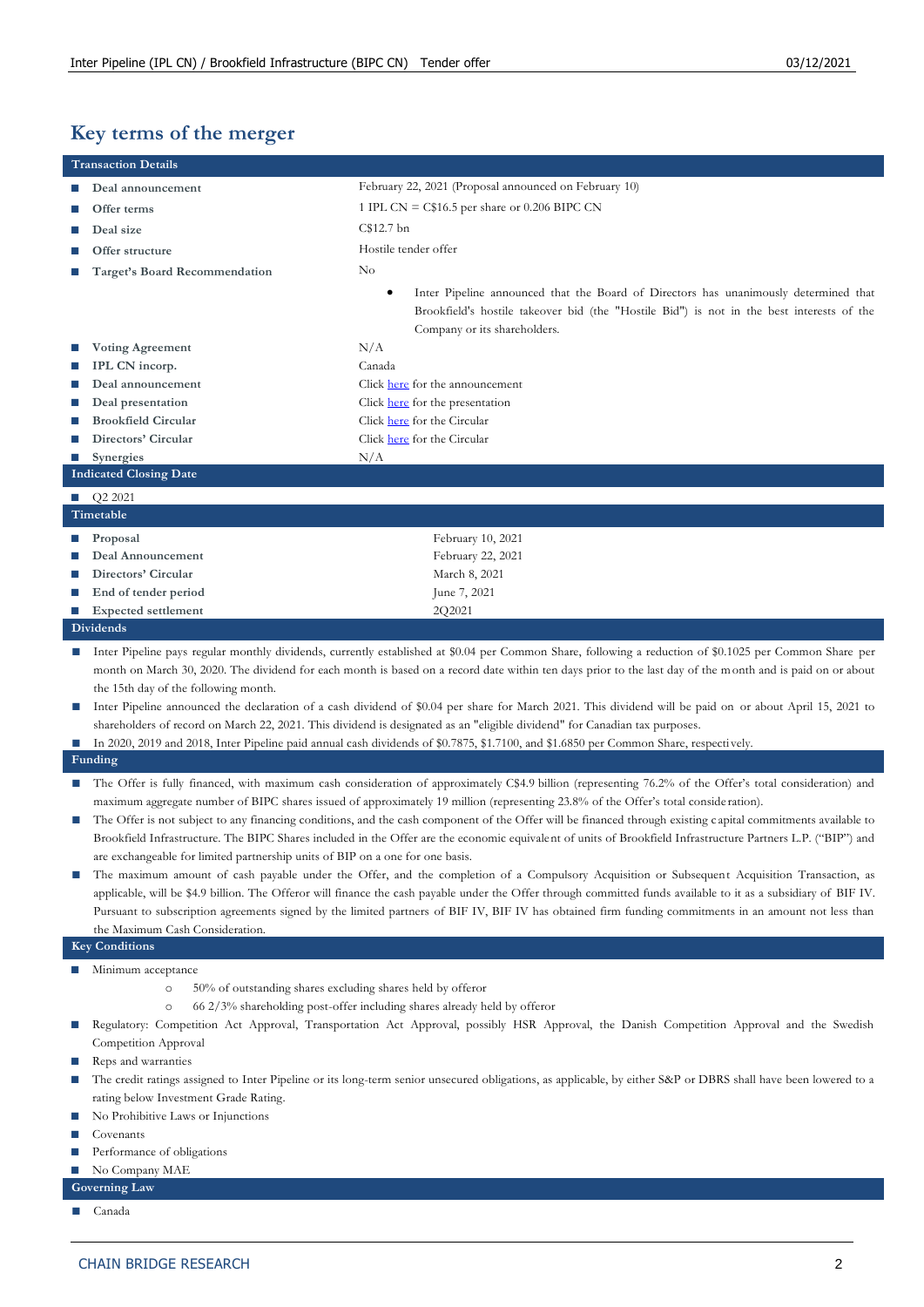#### **MAE Definition**

"Material Adverse Effect" means any condition, event, circumstance, change, development, occurrence or state of facts: (a) in the business, assets, operations, capitalization, properties, condition (financial or otherwise), prospects, equity or debt ownership, results of operations, cash flows, properties, articles, by-laws, licenses, permits, rights or privileges or liabilities (including without limitation any contingent liabilities that ma y arise through outstanding, pending or threatened litigation or otherwise), whether contractual or otherwise, of IPL or its subsidiaries which, when considered either individually or in the aggregate, is or may be materially adverse to IPL (on a consolidated basis) or, where applicable, the Offeror (on a consolidated basis); (b) which, when considered either individually or in the aggregate, would be expected to reduce the anticipated economic value to the Offeror of the acquisition of the Common Shares or make it inadvisable for or impair the ability of the Offeror to proceed with the Offer and/or to take up and pay for Common Shares deposited under the Offer and/or the completion of a Compulsory Acquisition or Subsequent Acquisition Transaction or which, if the Offer or any Compulsory Acquisition or Subsequent Acquisition Transaction were consummated, would be materially adverse to the Offeror or any of its affiliates; or (c) if the Offer or any Compulsory Acquisition or Subsequent Acquisition Transaction were consummated, would limit, restrict or impose limitations or conditions on the ability of the Offeror to own, operate or effect control over any material portion of the business or assets of IPL or its subsidiaries or would compel the Offeror or its affiliates to dispose of or hold separate any material portion of the business or assets of IPL or its subsidiaries or would compel the Offeror or its affiliates to dispose of or hold separate any material portion of the business or assets of the Offeror or its affiliates;

| <b>Key IPL CN Shareholders</b>     |               | <b>Key BIPC CN Shareholders</b> |
|------------------------------------|---------------|---------------------------------|
| <b>Shareholders</b>                | $\frac{0}{0}$ | <b>Shareholders</b>             |
| Capital Group Cos Inc/The          | 3.8           | <b>Brookfield Asset Manage</b>  |
| Vanguard Group Inc/The             | 2.8           | <b>BlackRock Inc</b>            |
| BlackRock Inc                      | 1.8           | Royal Bank of Canada            |
| Norges Bank                        | 0.9           | <b>OMERS</b> Administration     |
| Government Pension Investment Fund | 0.8           | Principal Financial Group       |
| Tortoise Capital Advisors LLC      | 0.8           | <b>FMR LLC</b>                  |
| Toronto-Dominion Bank/The          | 0.8           | Vanguard Group Inc/Tl           |
| Dimensional Fund Advisors LP       | 0.7           | GW&K Investment Mar             |
| BMO Global Asset Management        | 0.4           | Toronto-Dominion Ban            |
| <b>Bank of Montreal</b>            | 0.3           | <b>Bank of Montreal</b>         |
| Others                             | 86.9          | Others                          |

| <b>Key BIPC CN Shareholders</b>  |               |
|----------------------------------|---------------|
| <b>Shareholders</b>              | $\frac{0}{0}$ |
| Brookfield Asset Management Inc  | 19.3          |
| BlackRock Inc                    | 3.8           |
| Royal Bank of Canada             | 3.4           |
| <b>OMERS</b> Administration Corp | 3.3           |
| Principal Financial Group Inc    | 3.1           |
| <b>FMR LLC</b>                   | 3.1           |
| Vanguard Group Inc/The           | 2.3           |
| GW&K Investment Management LLC   | 1.9           |
| Toronto-Dominion Bank/The        | 1.8           |
| <b>Bank of Montreal</b>          | 1.7           |
| )thers                           | 56.4          |

*Source: Bloomberg*

## **Background**

- **■** In March 2020, Brookfield saw IPL as an attractive investment opportunity and began to acquire common shares. Brookfield is IPL's largest single investor with a 19.6% aggregate economic interest.
- BIP and IPL began conversations in June 2020, which eventually resulted in non-binding proposals indicating valuations in the \$17.00-17.50/share range and **\$18.25/share.** In January 2021, IPL sent a letter to BIP indicating that a **valuation of at least \$24.00/share would be required to further pursue a potential transaction.**
- On February 10, 2021, BIP press released its intention to make the Offer consisting of \$16.50/share in cash (maximum of \$4.9B), and 0.206 BIP shares for each IPL share approximating \$16.50/share. In a proactive act, IPL established a special committee of independ ent directors to review all strategic alternatives.
- On February 18, 2021, Inter Pipeline issued a press release announcing that the Inter Pipeline Board had initiated the Strategic Review to maximize Shareholder value and that the Inter Pipeline Board had established the Special Committee to oversee the Strategic Review.
- On February 22, 2021, the Offeror filed the Brookfield Circular and related documents including a copy of the advertisement on Inter Pipeline's SEDAR profile, commencing the Hostile Bid.
- On March 8, 2021, based on the unanimous recommendation of the Special Committee, the Inter Pipeline Board concluded that (i) the Hostile Bid is inadequate, does not reflect full and fair value for the Common Shares, and is not in the best interests of In ter Pipeline or its Shareholders. For the foregoing reasons, the Inter Pipeline Board unanimously recommended that Shareholders reject the Hostile Bid and to not tender their Common Shares to the Hostile Bid, and approved the contents and delivery of the Directors' Circular.

## **Company Description**

#### **INTER PIPELINE DESCRIPTION**

- Inter Pipeline is a major petroleum transportation and natural gas liquids processing business based in Calgary, Alberta, Canada. Inter Pipeline owns and operates energy infrastructure assets in western Canada and is building the Heartland Petrochemical Complex, Canada's first integrated propane dehydrogenation and polypropylene facility.
- Inter Pipeline has four operating business segments that are reportable segments: the oil sands transportation business; the NGL processing business; the conventional oil pipelines business; and the bulk liquid storage business.

Oil Sands Transportation Business Segment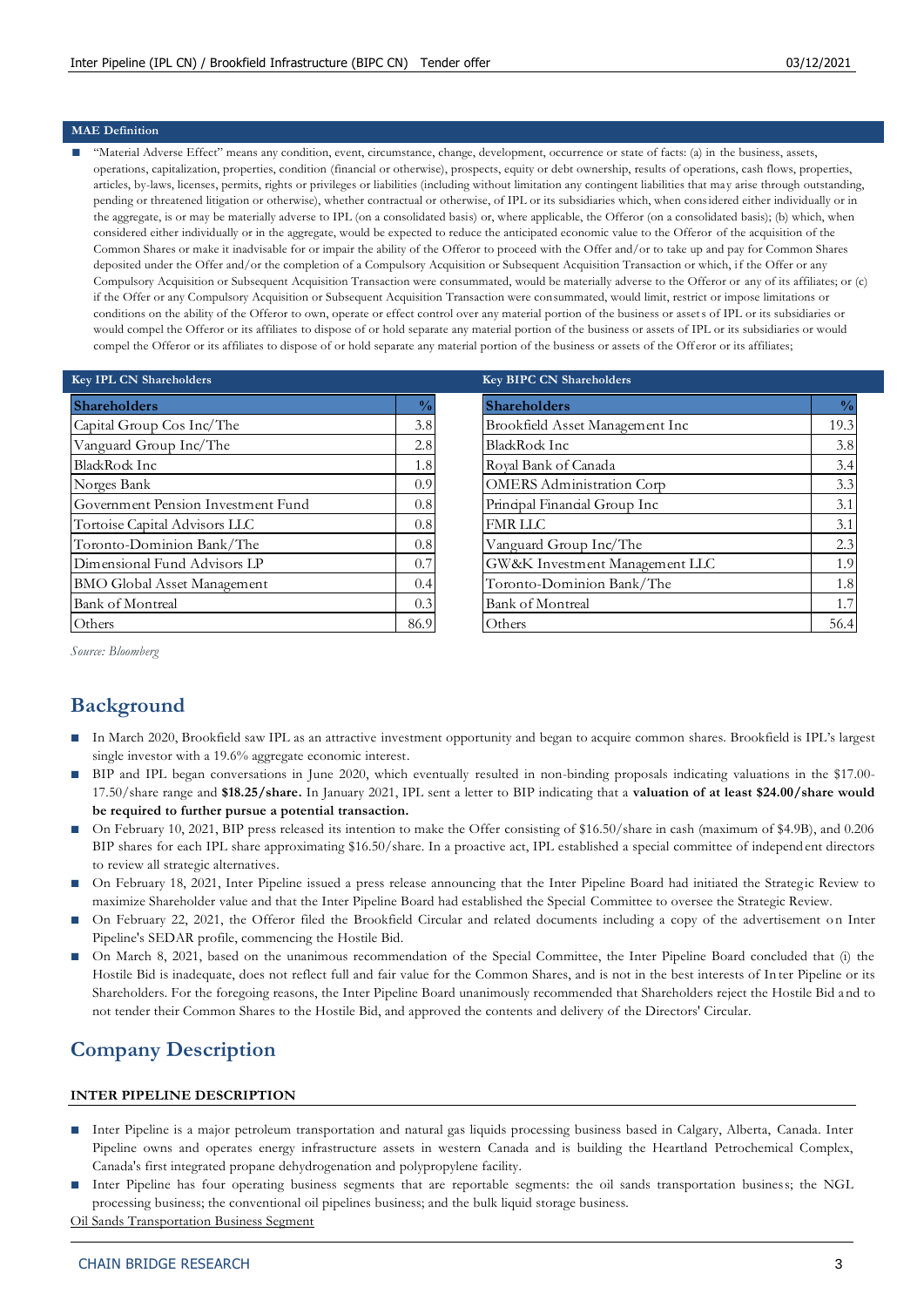■ Inter Pipeline's oil sands transportation business segment involves the transportation of petroleum products and related blending and handling services in northern Alberta, and is comprised of the 100% owned Cold Lake, Corridor and Polaris pipeline systems. Oil sands transportation services are generally provided to shippers pursuant to long-term contracts that provide for a defined annual capital fee and the recovery of all or substantially all operating costs, and do not involve exposure to commodity price fluctuations.

| <b>Shipper</b>                        | Project                                                      | <b>Primary Term</b><br><b>Expiration</b> | <b>Capacity Commitment</b><br>(b/d)<br>500,000 |  |
|---------------------------------------|--------------------------------------------------------------|------------------------------------------|------------------------------------------------|--|
| <b>FCCL Partnership</b>               | <b>Foster Creek</b><br>Narrows Lake                          | 2034                                     |                                                |  |
| <b>Canadian Natural</b>               | <b>Kirby South</b><br><b>Kirby North</b>                     | Not disclosed                            | 90,000                                         |  |
| Osum                                  | Orion                                                        | Not disclosed                            | 14,000                                         |  |
| <b>Total</b>                          |                                                              |                                          | 604,000                                        |  |
| <b>Shipper</b>                        | Project                                                      | <b>Primary Term</b><br><b>Expiration</b> | <b>Capacity Commitment</b><br>(b/d)            |  |
| <b>Imperial Oil</b>                   | Kearl                                                        | 2037                                     | 120,000                                        |  |
| Husky/BP                              | <b>Sunrise</b>                                               | 2033                                     | 30,000                                         |  |
| <b>FCCL Partnership</b>               | <b>Foster Creek</b><br><b>Christina Lake</b><br>Narrows Lake | 2034                                     | 350,000                                        |  |
| <b>Canadian Natural</b>               | <b>Kirby South</b><br>Not disclosed<br><b>Kirby North</b>    |                                          | 24,000                                         |  |
| <b>JACOS/CNOOC</b>                    | Hangingstone                                                 | 2036                                     | 7,000                                          |  |
| <b>AOC</b>                            | Hangingstone                                                 | 2040                                     | 4,500                                          |  |
| <b>Total</b><br>(to nearest thousand) |                                                              |                                          | 536,000                                        |  |

#### Source: IPL

#### NGL Processing Business Segment

- Inter Pipeline's NGL processing business segment is comprised of straddle plants, offgas extraction facilities and the Heartland Petrochemical Complex. The straddle plants consist of a 100% ownership interest in the Cochrane and Empress II straddle plants and a 50% ownership interest in the Empress V straddle plant (collectively, the "Straddle Plants"). The Straddle Plants at Cochrane and Empress are located on the western and eastern legs, respectively, of the Nova Gas Transmission Limited and Foothills pipeline systems (collectively the "TC Energy Alberta System"), near export points from the Province of Alberta. Natural gas entering the Straddle Plants is processed to extract NGL which are sold to buyers pursuant to long-term contracts. As noted above, Inter Pipeline has entered into definitive agreements to divest its ownership interest in the Empress II and Empress V straddle plants, with such transaction expected to close in the first half of 2021.
- **■** Offgas extraction facilities consist of 100% ownership interests in (i) the Pioneer 1 and Pioneer 2 offgas plants located near Fort McMurray, Alberta adjacent to oil sands upgrading facilities owned by Suncor and Canadian Natural, respectively (collectively the "Offgas Plants"), (ii) an ethane-plus fractionation plant and related cavern storage facilities located near Redwater, Alberta (the "Redwater Olefinic Fractionator"), and (iii) a pipeline system which connects the Offgas Plants to the Redwater Olefinic Fractionator (the "Boreal Pipeline System"). Offgas entering the Offgas Plants is processed to extract an ethane-plus mixture of NGL which is transported to the Redwater Olefinic Fractionator via the Boreal Pipeline System before being further processed into products which are sold to buyers pursuant to both long-term and short-term contracts.
- **■** The Heartland Petrochemical Complex is a world-scale integrated petrochemical complex comprised of a propane dehydrogenation plant ("PDH Plant") and polypropylene plant ("PP Plant") being constructed in Strathcona County, Alberta, near the Redwater Olefinic Fractionator. The Heartland Petrochemical Complex will be designed to convert locally sourced, low-cost propane into 525,000 tonnes per year of polypropylene, an easy to transport plastic used in the manufacturing of a wide range of finished products. Propane feedstock for the PDH Plant will be sourced from the Redwater Olefinic Fractionator as well as other third party fractionators in the region. Electricity, steam and other utilities will be provided to the Heartland Petrochemical Complex by an on-site Central Utility Block to be constructed by Inter Pipeline. During the third quarter of 2018, Inter Pipeline sold the Central Utility Block to Fengate, a privately held infrastructure and real estate investment firm. Under the terms of the sale, Inter Pipeline recovered all of its development capital and Fengate assumed responsibility for funding the Central Utility Block capital cost. Fengate also entered into long-term agreements to supply core utilities to the Heartland Petrochemical Complex in exchange for structured capital and operating recovery fee payments from Inter Pipeline. Inter Pipeline will manage construction and operation of the facility.
- Conventional Oil Pipelines Business Segment

Inter Pipeline's conventional oil pipelines business segment involves the transportation of petroleum products and related blending, handling and storage services, and includes the Bow River pipeline system, the Central Alberta pipeline system, the Mid -Saskatchewan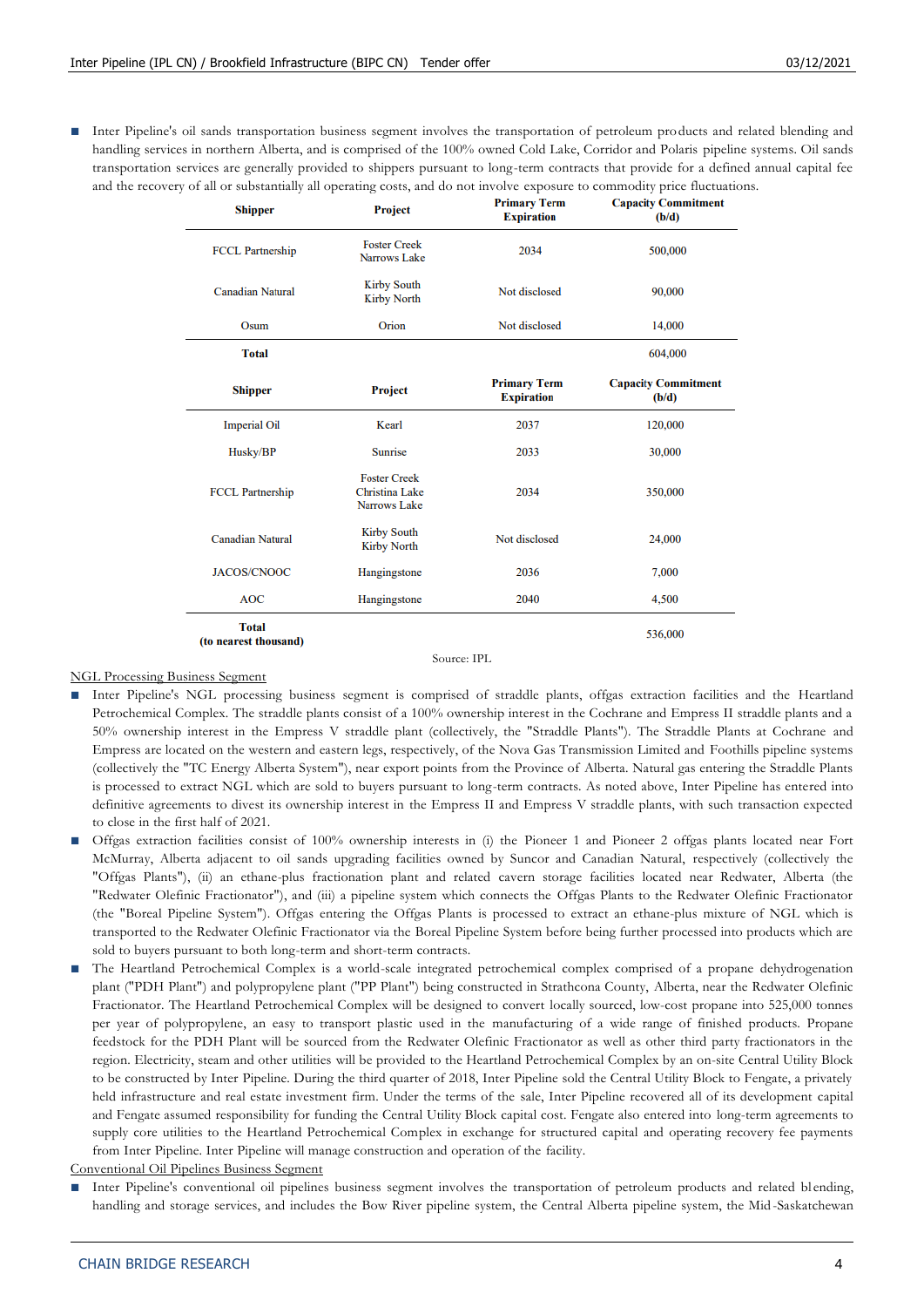Accessorte

pipeline system and all midstream marketing activities. In aggregate, Inter Pipeline's three conventional oil pipeline systems have total ultimate throughput capacity of 429,600 b/d and transported 161,600 b/d of Crude Oil in 2020.

Bulk Liquid Storage Business Segment

- Inter Pipeline continues to own 8 bulk liquid storage terminals located in Sweden and Denmark which have approximately 19 million barrels of aggregate storage capacity.
- Refinery and chemical complex operators and oil traders own a significant portion of the bulk liquid storage infrastructure in Europe and use much of that capacity for their proprietary storage needs. Independent storage providers such as Inter Terminals receive, store and redeliver bulk liquids and gases on behalf of third parties and, as such, do not own the products that are stored.

| <b>Country</b> |                                           | <b>Location</b>                 | <b>Terminals</b>                                                                                                   | Aggregan<br><b>Storage Capacity</b><br>(million bbls) |
|----------------|-------------------------------------------|---------------------------------|--------------------------------------------------------------------------------------------------------------------|-------------------------------------------------------|
|                | <b>Denmark</b>                            | Various, coastal                | 4                                                                                                                  | 11.72                                                 |
|                | Sweden                                    | Various, coastal                | 4                                                                                                                  | 7.42                                                  |
|                | <b>Total</b>                              |                                 | 8                                                                                                                  | 19.14                                                 |
|                | <b>Oil Sands</b><br><b>Transportation</b> | <b>NGL</b><br><b>Processing</b> | <b>Conventional</b><br><b>Oil Pipelines</b>                                                                        | <b>Bulk Liquid</b><br><b>Storage</b>                  |
|                |                                           |                                 |                                                                                                                    |                                                       |
|                |                                           |                                 | 2020 Annual EBITDA (\$962 million)                                                                                 |                                                       |
|                | 59%                                       | 16%                             | 13%                                                                                                                | 12%                                                   |
|                | 2.3 million b/d                           | 140,000 b/d of                  | 3,900 km pipeline                                                                                                  | <b>19 million barrels</b>                             |
|                | of contracted<br>capacity                 | production<br>capacity*         | network in<br><b>Western Canada*</b>                                                                               | of storage capacity<br>in Europe                      |
|                |                                           |                                 | Inter Pipeline's Adjusted EBITDA is Underpinned by Contracts for<br><b>Cost-of-Service and Fee-Based Cash Flow</b> |                                                       |
|                |                                           | and the series of the first     |                                                                                                                    |                                                       |



#### 2020 Adjusted EBITDA Generation by Cash Flow Type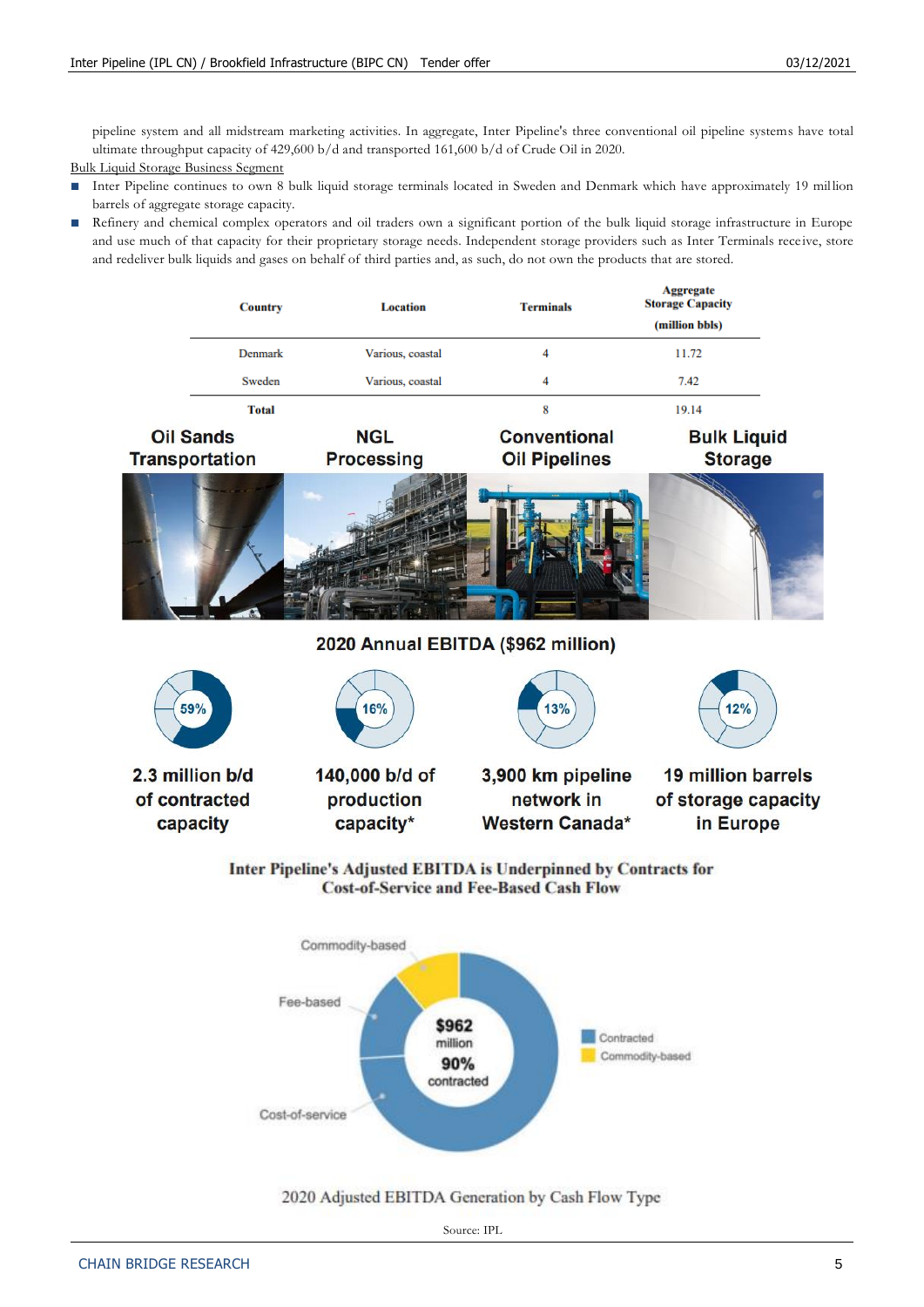#### **BROOKFIELD INFRASTRUCTURE DESCRIPTION**

- Brookfield Infrastructure Corporation provides asset management services. The Company operates utilities, transport, energy, and communications infrastructure assets in North and South America, Australia, and Europe.
- Unlike consumers, Brookfield Infrastructure is looking to get more than electricity and gas out of utility companies. An investor in infrastructure-related assets, Brookfield owns and operates utility, energy, timber, and transportation companies in the Americas, Europe, and the Asia-Pacific region. It routinely acquires minority or majority interests in such companies, invests in capital and operational improvements to boost its assets' returns, and then sells off its ownership interests. Its assets include gas and electricity transmission companies in Chile, Canada, and the US; a rail system in Australia; and timberlands in the Pacific Northwest. Brookfield was formed in 2007. Australia generates 45% of the company's total revenue, while the UK accounts for 31%. Other major markets include Columbia (10%), Canada (7%), Chile (6%), and the US (1%).



## **Deal rationale**

- Brookfield Infrastructure firmly believes that its Offer is in the best interests of all IPL shareholders and that shareholders should have the opportunity to determine what is best for their investment. Brookfield Infrastructure has a long and successful track record of acquiring large-scale infrastructure companies and believes its Offer is compelling for all IPL shareholders and stakeholders alike for the following key reasons:
- **■** Significant Premium to both IPL's Recent Trading Levels and the Company's Analyst Consensus Estimates
	- Immediate Catalyst to Surface Value in a Security that has Significantly Underperformed in the Public Equity Markets
		- Despite a strong recovery in global equity markets and a return of commodity prices to pre-COVID levels, IPL's share performance and credit profile continues to be strained.
		- o IPL has delivered the lowest 1-year and 5-year total shareholder returns among its Canadian energy infrastructure peers.
- Compelling Valuation and an Opportunity for Immediate Liquidity
	- Compelling valuation, despite the uncertainty of the timely completion and commercialization of the Heartland Petrochemical Complex ("Heartland") anticipated by the Company within the next two years.
	- o IPL shareholders will have the option to elect to receive all of their consideration in cash, subject to an aggregate limit of approximately C\$4.9 billion, representing 76.2% of the Offer's total consideration.
- **■** Opportunity to Participate in Brookfield's Diverse Infrastructure Platform
	- IPL shareholders have an opportunity to receive an equity interest in a large-scale, global infrastructure company with a long-term track record of delivering compelling returns to shareholders.
	- o Brookfield Infrastructure Partners has delivered ~10% annual distribution growth and an 18% annualized total return since inception.
- Brookfield Infrastructure is Uniquely Positioned to Support IPL Through the Environmental Social & Governance ("ESG") Focused Transition
	- Brookfield Infrastructure is one of the largest owners and operators of critical and diverse global infrastructure networks which facilitate the movement and storage of energy, water, freight, passengers and data .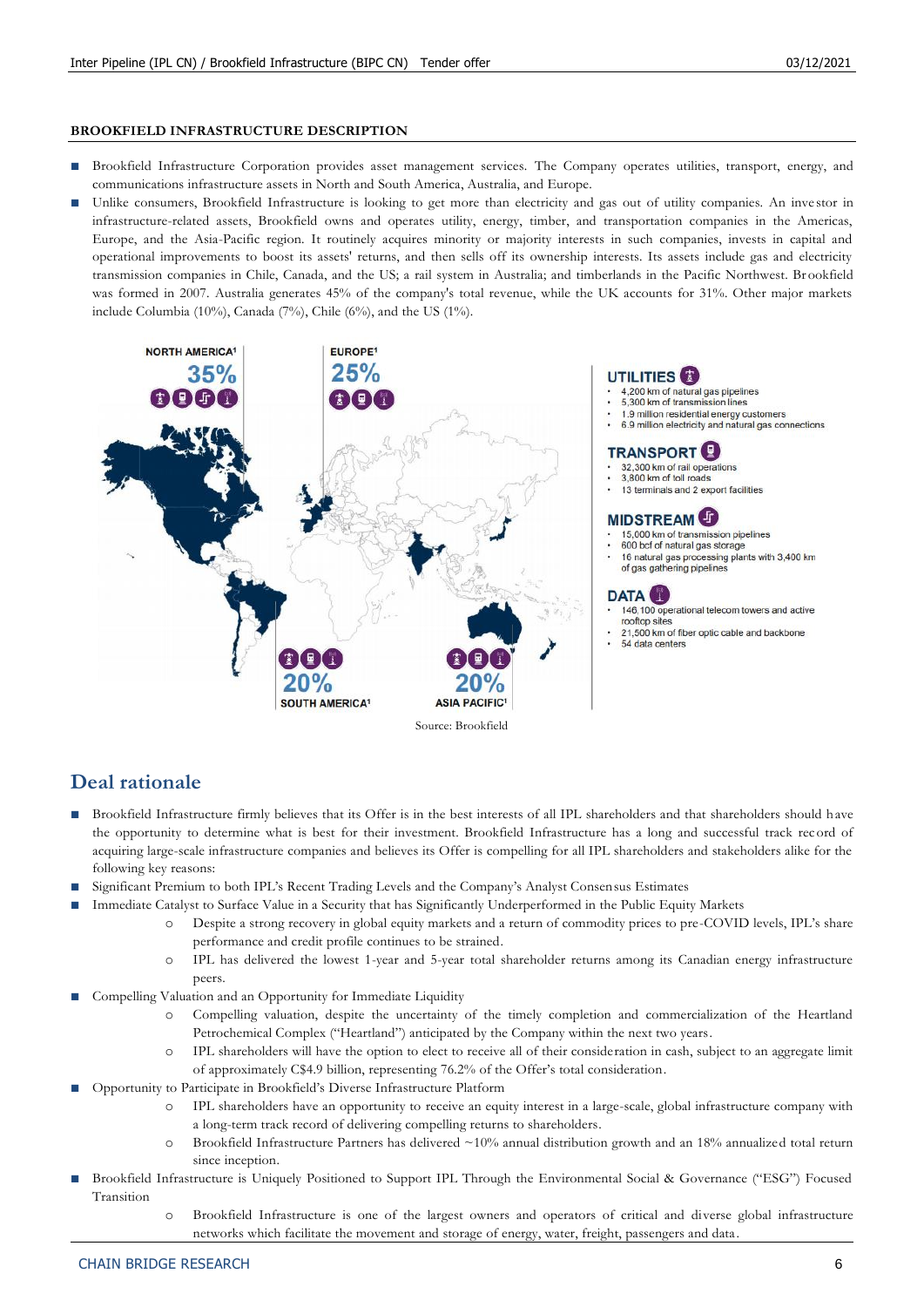- o Brookfield is a responsible Canadian-headquartered company, and IPL will remain a standalone company based in Calgary.
- o Brookfield Infrastructure recognizes that ESG sentiment among public investors is evolving at an unprecedented pace and we are confident that, as part of a larger, more diversified organization, IPL will benefit from Brookfield's proven capabilities and stewardship around ESG transition investing.

## **Key risks**

#### **BOARD STANCE**

- **Inter Pipeline has rejected Brookfield's bid.** 
	- o Inter Pipeline Ltd. announced that the Board of Directors has unanimously determined that Brookfield's hostile takeover bid (the "Hostile Bid") is not in the best interests of the Company or its shareholders.
	- o "Our business continues to perform strongly and we continue to expect that our nearly completed Heartland Petrochemical Complex, the largest growth project in our history, will deliver a step change in cash flow starting next year," said Margaret McKenzie, Chair of the Special Committee. "We have launched a comprehensive strategic review process focused on maximizing value for Shareholders and we believe superior offers or other alternatives may emerge."
- The Board of Directors recommendation to reject is based on:
	- o The hostile bid is highly opportunistic and does not reflect IPL's full and fair value.
	- o IPL's stand-alone plan is worth substantially more than the hostile bid.
	- o A strategic review of alternatives is already underway.
	- o There are significant risks to the value of the share consideration being offered by Brookfield.
	- o IPL has taken a leadership role in ESG.
	- o The hostile bid is highly conditional.
- The Board believes that superior offers or alternatives may emerge prior to the scheduled expiry of the Hostile Bid, which is not until June 7, 2021.
- However, we note IPL's chief executive officer said the company is open to an acquisition by Brookfield Infrastructure Partners LP should the suitor sweeten its takeover offer.
	- "Our disagreement is solely about value," Inter Pipeline CEO Chris Bayle said in a phone interview. "If they were to offer a value that was compelling, that would change the nature of the conversation."
- Brookfield said it welcomes the board's "efforts to market test the offer against other take-private proposals", adding that its offer is in the best interest of the Canadian company's shareholders.

#### **MINIMUM ACCEPTANCE / COUNTER-BID**

- We believe the key risk is the minimum acceptance condition:
	- o 50% of outstanding shares excluding shares held by offeror
	- o 66 2/3% shareholding post-offer including shares already held by offeror
	- o **Brookfield owns 19.6% interest in IPL**
		- The Brookfield Circular discloses that the Offeror Group owned 41,848,857 Common Shares at the date of the Hostile Bid, being approximately 9.75% of the issued and outstanding Common Shares.
		- However, Brookfield claims to own and have an interest in 19.6% of IPL's shares. This is a result of an agreement that Brookfield and with an ISDA swap dealer has entered into that gives Brookfield further economic ownership without legal ownership of an additional 9.8% of IPL's shares (the Total Return Swap Shares - "TRS Shares"). For the TRS Shares, Brookfield receives all the economic upside but cannot vote those shares. ("The Total Return Swap affords economic exposure to Common Shares, but does not give any member of the Offeror Group any right to vote, or direct or influence the voting, acquisition, or disposition of any Common Shares.")
	- o We note Brookfield is the largest shareholder, other significant shareholders are institutional investors. So far, two minority shareholders of IPN said they were optimistic Brookfield Infrastructure Partners will sweeten its bid for the company. Other shareholders are seemed to be split.
		- Ryan Bushell, portfolio manager at Newhaven Asset Management, which owns shares in both companies, said Brookfield's offer undervalued IPL but the pipeline company would likely struggle to attract another bidder in time.
		- "The market is playing a bit of a game of chicken with Brookfield. If they walked away, the stock would probably go a fair bit lower," Bushell said.
		- Brookfield's offer is low, but serious enough that Inter Pipeline should negotiate, said Rob Thummel, managing director of TortoiseEcofin, Inter Pipeline's eighth-largest shareholder according to Refinitiv.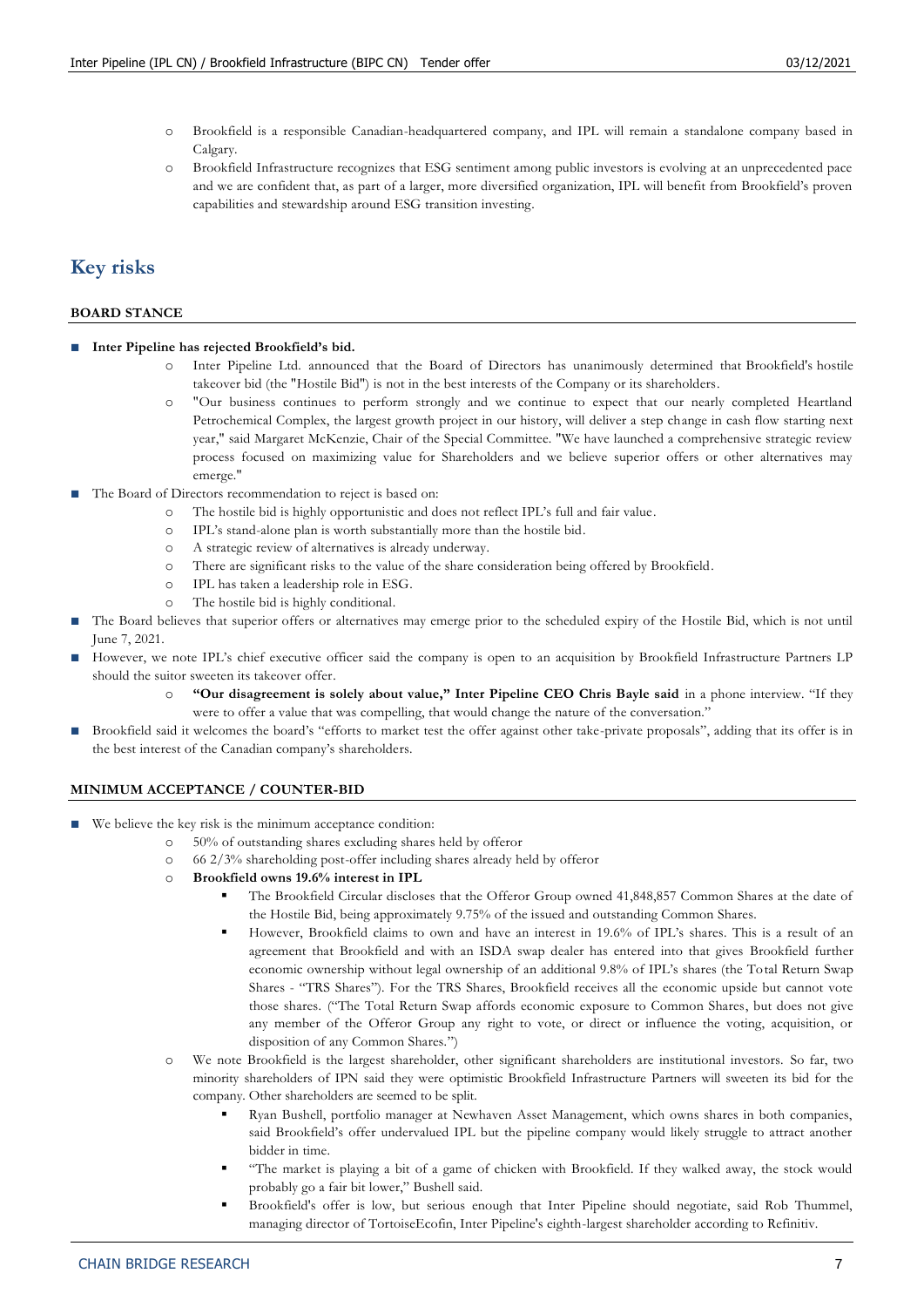- "I think they should absolutely look at it and consider it," he said. A rival bid seems unlikely given that the energy sector is focused on repaying debt and buying back shares, not acquisitions, he said.
- Even so, Keyera Corp, another Canadian energy infrastructure company, may now attract some interest, said Thummel, who manages shares in that company as well.
- Several analysts have said they expect IPL will eventually accept an offer from Brookfield.
- o Based on our valuation, we believe the offer does not undervalue IPL on a peer or a precedent comparison, although IPL has unique upside potential.
	- IPL's valuable pipeline systems can generate significant revenues for IPL as crude oil price emerges.
	- In January 2021, IPL sent a letter to BIP indicating that a valuation of at least C\$24.00/share would be required to further pursue a potential transaction.
	- We believe IPL predicates its C\$24/share valuation on the potential earnings of the Heartland Petrochemical project (HPC). HPC is almost complete with approximately 80% of forecast project spend incurred. HPC is expected to be mechanically complete by the end of 2021, with the in-service date targeted for early 2022. Inter Pipeline expects HPC to generate long-term EBITDA of C\$450-500 million per year, an increase of approximately 50% from 2020 Adjusted EBITDA. The Company expects to issue a material update on the commercial progress at Heartland before 1Q21 results.
	- The estimated cost of the complex, meanwhile, was increased to \$4 billion last May from the original \$3.5 billion, in part due to the affects of the pandemic. According to the company, HPC is almost complete with approximately 80% of forecast project spend incurred. However, we note IPL's incurring high leverage levels increased its financial risk profile in the eyes of rating agencies. On March 31, 2020, S&P downgraded its issuer credit rating on IPL to 'BBB-' from 'BBB+' with a negative outlook, lowered its issue-level rating on IPL's then \$3.325 billion of senior unsecured notes to 'BBB-' from 'BBB+', and lowered the issue-level rating on IPL's subordinated notes to 'BB' from 'BBB-'. However, the Company claims its business plan is fully financed and IPL forecasts no capital markets activities prior to the completion of HPC.
	- We note however, Brookfield's takeover offer came as Inter Pipeline struggled to find an investor for Heartland. The search for a JV partner on Heartland continues but with oil and petrochemical prices rising, interest in the project has increased. Inter Pipeline CEO Chris Bayle said that there are a number of active parties in the process.
	- Last month, Inter Pipeline initiated a strategic review of options following the Brookfield bid, which could range from the full sale of the company to the sale of some assets, including its \$4 billion HPC.
	- Better-than-expected O4 results: BBG: Inter Pipeline was slightly below Bloomberg consensus for 4O adjusted EBITDA, as persistent weakness in marketing activity and pipeline volume in the conventional segment and soft NGL processing results offset the stability of the oil sands transportation business. BBG analysts expect continued stability in the oil sands, while higher commodity prices drive better expectations in NGL and conventional.



#### **Significant Adjusted EBITDA Growth Since the Common Shares** Last Traded at \$16.50, With More to Come

Source: Company Disclosure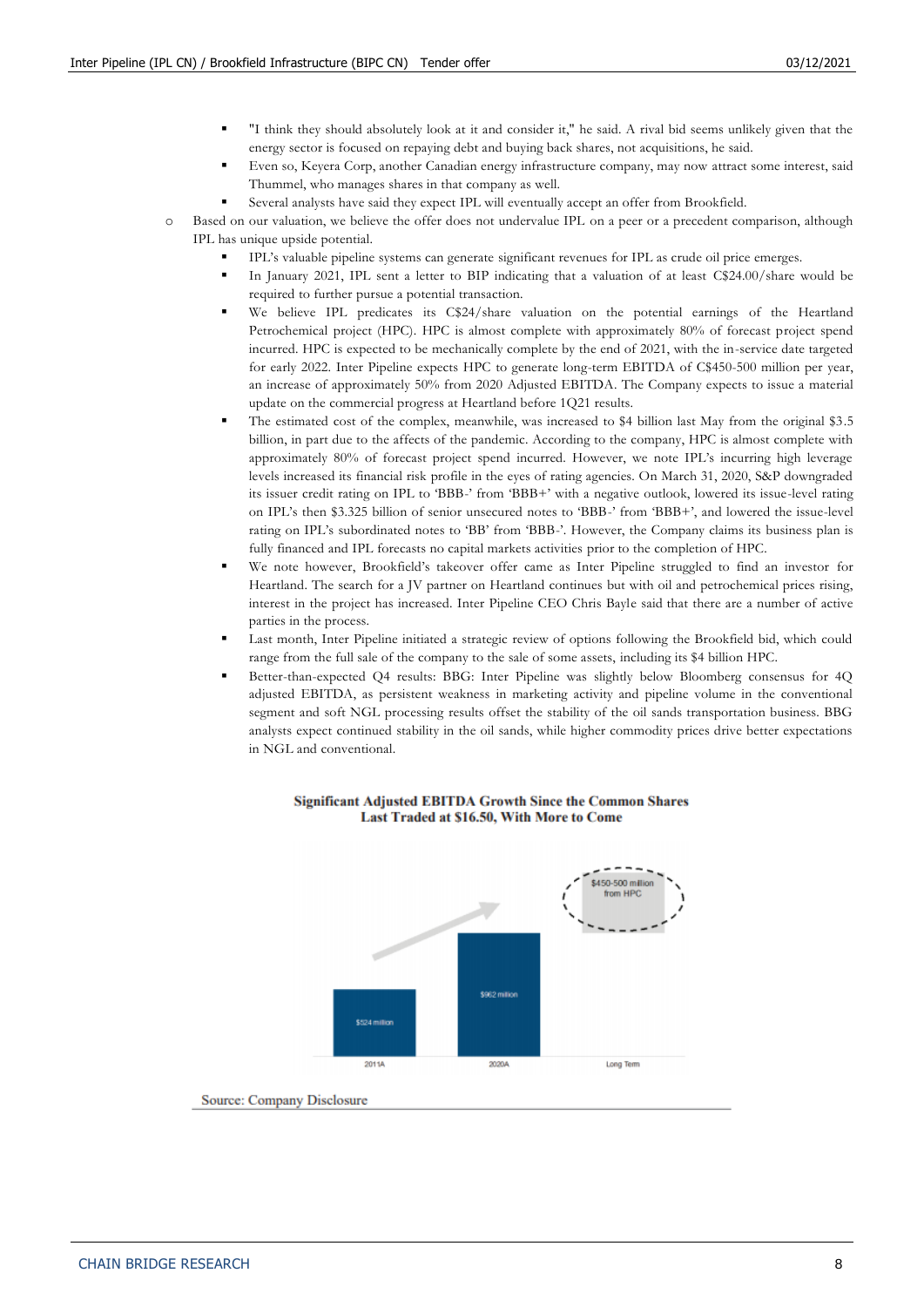

#### The Hostile Bid Values Inter Pipeline Well Below Peers and Ignores Future Growth<sup>1</sup>



- During the first wave of the COVID-19 pandemic (March April 2020), IPL shares has fallen to C\$5.80, but since then it has been emerging as crude oil and other petrochemical commodity prices are also rising. The commodities are benchmark West Texas Intermediate (WTI) crude oil and the spread between polypropylene (a fully recyclable plastic to be produced by the Heartland Petrochemical Complex) and Alberta propane. WTI is up by more than 50% and the spread between polypropylene and Alberta propane (the feedstock for HPC) is up by approximately 90%.
- Pre-COVID IPL was trading around C\$20.





- o In case no counterbid emerges, we believe shareholders might tender into an improved bid around C\$20-21 per share range.
	- Brookfield said its offer was based on publicly available information. Brookfield previously said it is willing to sweeten its offer to between C\$17 and \$18.25 a share if it is granted access to due diligence.
- The offer of C\$16.50/share is structured as a cash or stock transaction: Shareholders may choose to receive Cash Consideration for some of their Common Shares and Share Consideration for their remaining Common Shares The maximum amount of cash available under the Offer is C\$4.9 billion (~76% of the offer). The maximum share consideration is 19,040,258 BIPC share.
	- o We believe shareholders might prefer an all-cash bid without the risk of switching their IPL to BIPC shares.

#### Timing:

The Offer is open for acceptance until the Expiry Time, which is 5:00 p.m. (Mountain Standard Time) on June 7, 2021, unless Brookfield extends, accelerates or withdraws the Offer in accordance with its terms.

#### Potential back-end transaction

Once the two-thirds percentage acceptance level is met, Brookfield Infrastructure intends, but will not be required, to take steps to acquire all remaining IPL Shares in accordance with applicable law.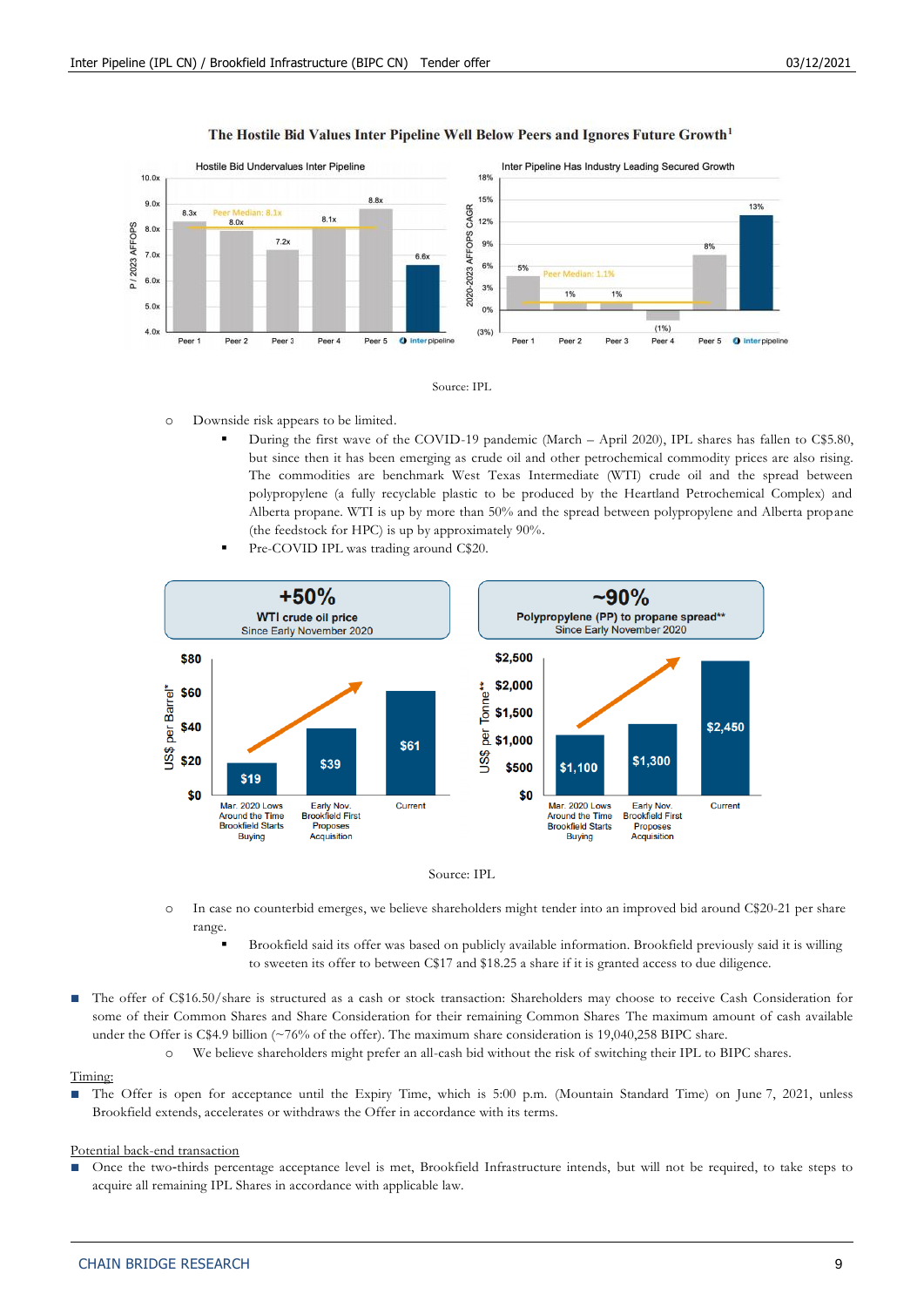#### Counterbid:

- IPL seems to be potentially looking for another bidder.
	- o Before the deal announcement, Brookfield indicated it was willing to include a go-shop arrangement if any definitive agreement.
	- o On February 18, 2021, Inter Pipeline announced the strategic review to evaluate a broad range of alternatives focused on maximizing value for Shareholders. The Board believes that superior offers or alternatives may emerge prior to the scheduled expiry of the Hostile Bid, which is not until June 7, 2021.
	- o Inter Pipeline has established a comprehensive data room, which is being made available to interested parties wishing to transact with Inter Pipeline that execute an appropriate confidentiality agreement. Since initiating the Strategic Review, Inter Pipeline claims it has received inquiries from, and has initiated contact with a number of third parties.
- **■ We believe potential counterbids might emerge from strategic and PE bidders in the absence of an improved bid by Brookfield.**

#### **REGULATORY APPROVAL**

- Competition Act Approval, Transportation Act Approval, possibly HSR Approval, the Danish Competition Approval and the Swedish Competition Approval are required.
- **IPL** operations in Canada:



Source: IPL

- Brookfield's Natural Gas Midstream segment has
	- o Approximately 16,500 kilometers of natural gas transmission pipelines in the U.S. and India
	- o Approximately 600 Bcf of natural gas storage in the U.S. and Canada
	- o 19 natural gas processing plants with approximately 3.3 Bcf per day of total gross processing capacity and approximately 3,550 kilometers of gas gathering pipelines in western Canada. (British Columbia and northwest Alberta)
- **■** We don't expect any regulatory hurdles, as we found no overlaps between any segment of IPL and Brookfield.

## **Valuation**

#### **PREMIUM / MULTIPLE**

- The offer of \$16.50 per share represents:
	- o 23% premium to the closing price of C\$13.40 per Common Share on February 10, 2021, the last trading day prior to announcement of this Offer.
	- o 28% premium to the 30-day volume-weighted average share price of C\$13.07 per Common Share for the period ended February 10, 2021.
- Pre-event IPL was trading at C\$13.40, at 13.1x FY1 EV/EBITDA. However, pre-COVID IPL was trading around C\$20. The 2-yearmedian of FY1 EV/EBITDA is 13.2x.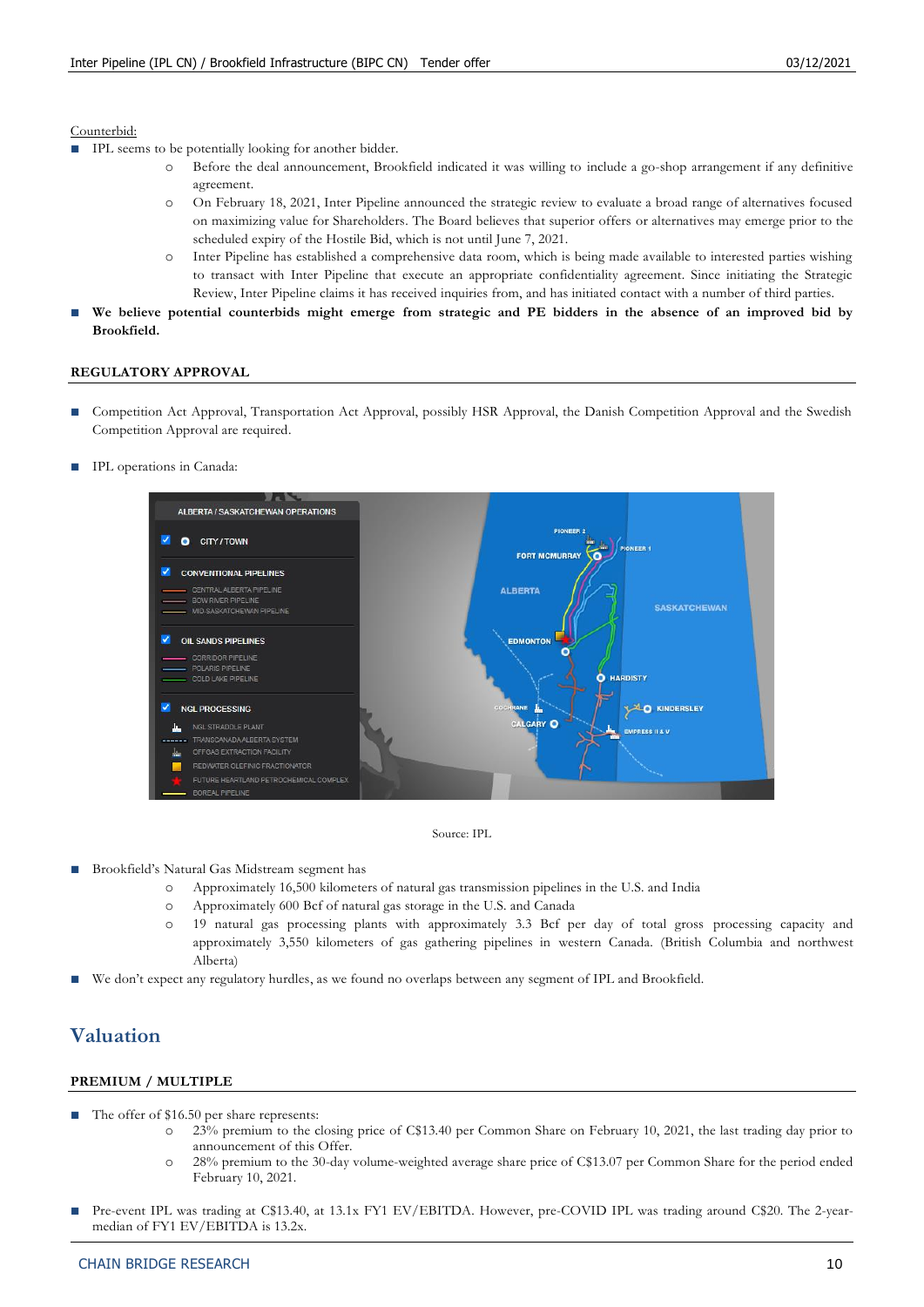■ The takeout offer values IPL at 14.5x FY1 EV/EBITDA, which is just slightly lower than IPL's highest FY1 multiple of 14.7x



#### **PRECEDENTS**

- The C\$16.50 offer represents FY1 ~14.5x EV/EBITDA, LTM ~13.7x EV/EBITDA. Based on these multiples, the offer seems to be substantially higher compared to precedents.
- Brookfield offer premium is somewhat higher compared to recent midstream deals which are valued substantially below their pre-COVID price.

| <b>Announcement Date</b> | Target                                             | <b>Acquirer</b>                  | <b>Transaction value</b> | Form of transaction | <b>TV/LTM EBITDA</b> | <b>TV/FY1 EBITDA</b> |
|--------------------------|----------------------------------------------------|----------------------------------|--------------------------|---------------------|----------------------|----------------------|
| 3/26/2018                | Tallgrass Energy Partners LP Tallgrass Energy LP   |                                  |                          | 4795 Stock          | 12.4                 | 6.9                  |
| 9/16/2019                | SemGroup Corp                                      | Energy Transfer LP               |                          | 4893 Cash and Stock | 13.3                 | 10.4                 |
| 8/21/2019                | Kinder Morgan Canada Ltd                           | Pembina Pipeline Corp            |                          | 3043 Stock          | 11.8                 |                      |
| 5/10/2019                | <b>Buckeye Partners LP</b>                         | IFM Investors Pty Ltd            | 10648 Cash               |                     | 12.3                 | 12.1                 |
| 5/8/2019                 | Andeavor Logistics LP                              | <b>MPLX LP</b>                   |                          | 14277 Stock         | 11.6                 | 10.1                 |
| 2/27/2020                | EQM Midstream Partners LP Equitrans Midstream Corp |                                  |                          | 10140 Stock         | 7.5                  | 7.3                  |
| 12/15/2020               | TC Pipelines                                       | TC Energy Corp                   |                          | 4193 Stock          | 14.1                 | 8.5                  |
| 2/17/2021                | Enable Midstream Partners                          | Energy Transfer                  |                          | 7297 Stock          | 7.5                  | 7.8                  |
| 3/5/2021                 | Noble Midstream Partners                           | Chevron Corp                     |                          | 2436 Stock          | 6.5                  | 6.4                  |
| 2/22/2021                | Inter Pipeline                                     | <b>Brookfield Infrastructure</b> |                          | 13976 Cash or Stock | 13.7                 | 14.5                 |
| Median                   |                                                    |                                  |                          |                     | 11.8                 | 8.2                  |
| Average                  |                                                    |                                  |                          |                     | 10.8                 | 8.7                  |

#### **PEERS**

- **■** Pre-event IPL was trading substantially higher compared to peers' average based on FY1 EV/EBITDA and FY1 P/E. The C\$16.50/share offer means a 14.5x FY1 EV/EBITDA takeout multiple.
- **■** We note IPL's EBITDA and EPS CAGR are also above peers' average, while FY1 EBITDA Margin is in line with peers.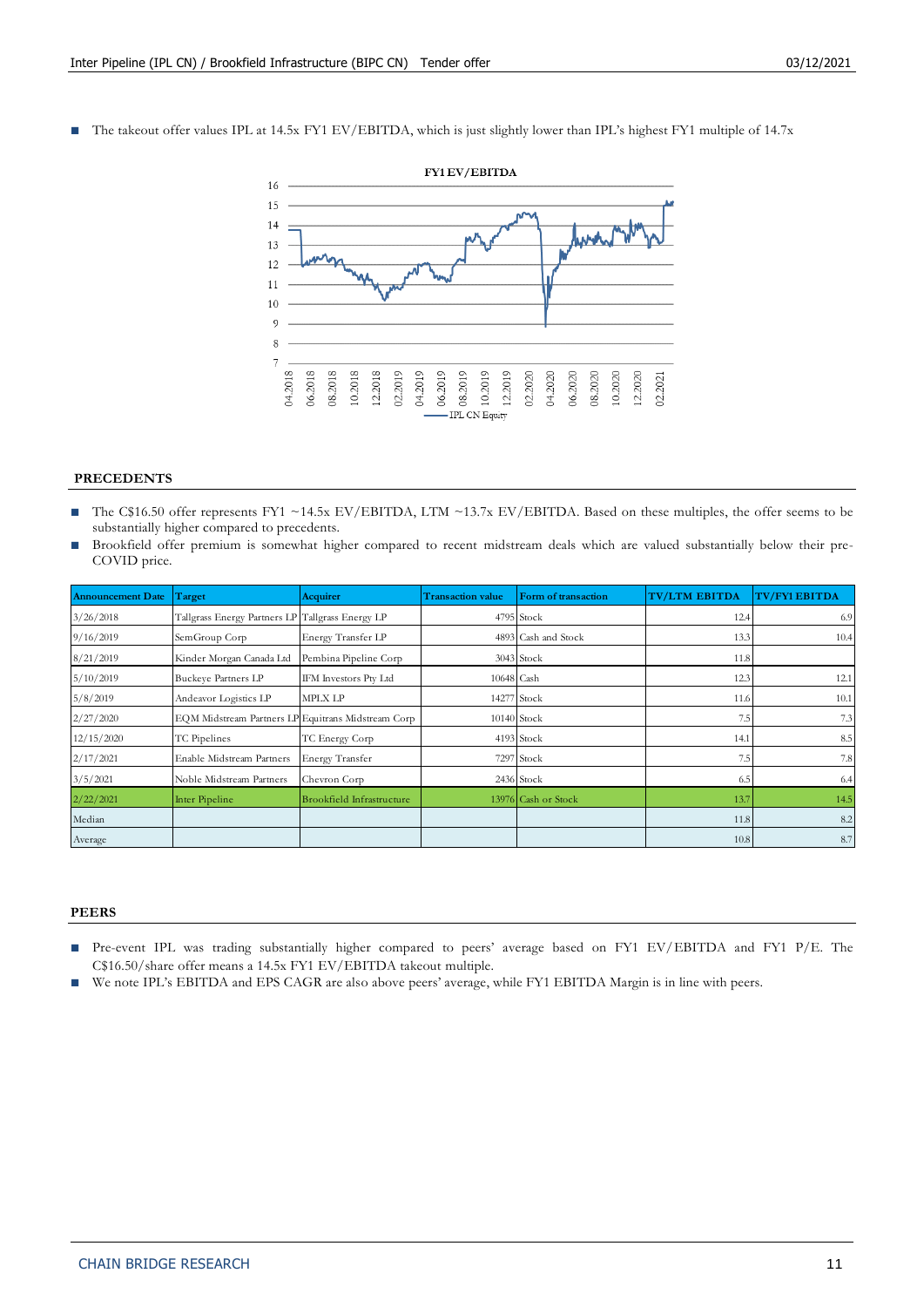| Company                 | Price | <b>Mkt Cap</b> | EV/<br><b>LTM</b><br><b>EBITDA</b> | $EV/$ $FY1$<br><b>EBITDA</b> | $EV/$ $FY2$<br>EBITDA FY1 $P/E$ |      | FY1<br><b>EBITDA</b><br>Margin | <b>EBITDA</b><br><b>CAGR</b> | <b>EPS CAGR</b> |
|-------------------------|-------|----------------|------------------------------------|------------------------------|---------------------------------|------|--------------------------------|------------------------------|-----------------|
| <b>MPLX LP</b>          | 26.4  | 27 340         |                                    | 9.1                          | 8.9                             | 10.5 | 61%                            | $1\%$                        | $8\%$           |
| <b>GIBSON ENERGY</b>    | 22.4  | 3 2 6 0        | 11.4                               | 10.6                         | 9.7                             | 22.5 | $8\%$                          | $4\%$                        | 13%             |
| <b>ENERGY TRANSFER</b>  | 8.6   | 23 187         | 11.3                               | 7.1                          | 6.9                             | 7.9  | 21%                            | $2\%$                        |                 |
| <b>MAGELLAN MIDSTRE</b> | 45.0  | 10 041         | 11.3                               | 11.2                         | 10.6                            | 12.3 | 55%                            | $3\%$                        | $4\%$           |
| <b>DELEK LOGISTICS</b>  | 36.2  | 1 5 7 1        | 11.2                               | 9.5                          | 8.5                             | 8.5  | 51%                            | 14%                          | $1\%$           |
| <b>ENBRIDGE INC.</b>    | 45.3  | 91 757         | 13.6                               | 11.3                         | 10.4                            | 16.9 | 33%                            | $5\%$                        | $8\%$           |
| TC ENERGY CORP          | 58.1  | 57 468         | 12.6                               | 11.0                         | 10.5                            | 13.7 | 68%                            | $3\%$                        | $2\%$           |
| PEMBINA PIPELINE        | 37.4  | 20 563         |                                    | 9.7                          | 9.5                             | 15.3 | 49%                            | $3\%$                        | 10%             |
| <b>ENTERPRISE PRODU</b> | 23.3  | 50 722         | 11.2                               | 10.0                         | 9.8                             | 11.6 | 28%                            | $1\%$                        | $2\%$           |
| <b>KINDER MORGAN IN</b> | 16.2  | 36 775         | 19.0                               | 10.3                         | 10.2                            | 17.8 | 56%                            | $0\%$                        | $22\%$          |
| WILLIAMS COS INC        | 24.4  | 29 616         | 13.3                               | 10.0                         | 9.7                             | 20.5 | 64%                            | $2\%$                        | 14%             |
| <b>ONEOK INC</b>        | 51.0  | 22 672         | 18.8                               | 11.8                         | 11.4                            | 16.7 | 29%                            | $6\%$                        | 19%             |
| Median                  |       |                | 12.0                               | 10.1                         | 9.8                             | 14.5 | 50%                            | $3\%$                        | $8\%$           |
| Average                 |       |                | 13.4                               | 10.1                         | 9.7                             | 14.5 | 44%                            | $4\%$                        | $9\%$           |
| <b>INTER PIPELINE L</b> | 16.50 | 7 0 8 2        | 13.7                               | 14.5                         | 11.1                            | 20.0 | 43%                            | 14%                          | 27%             |